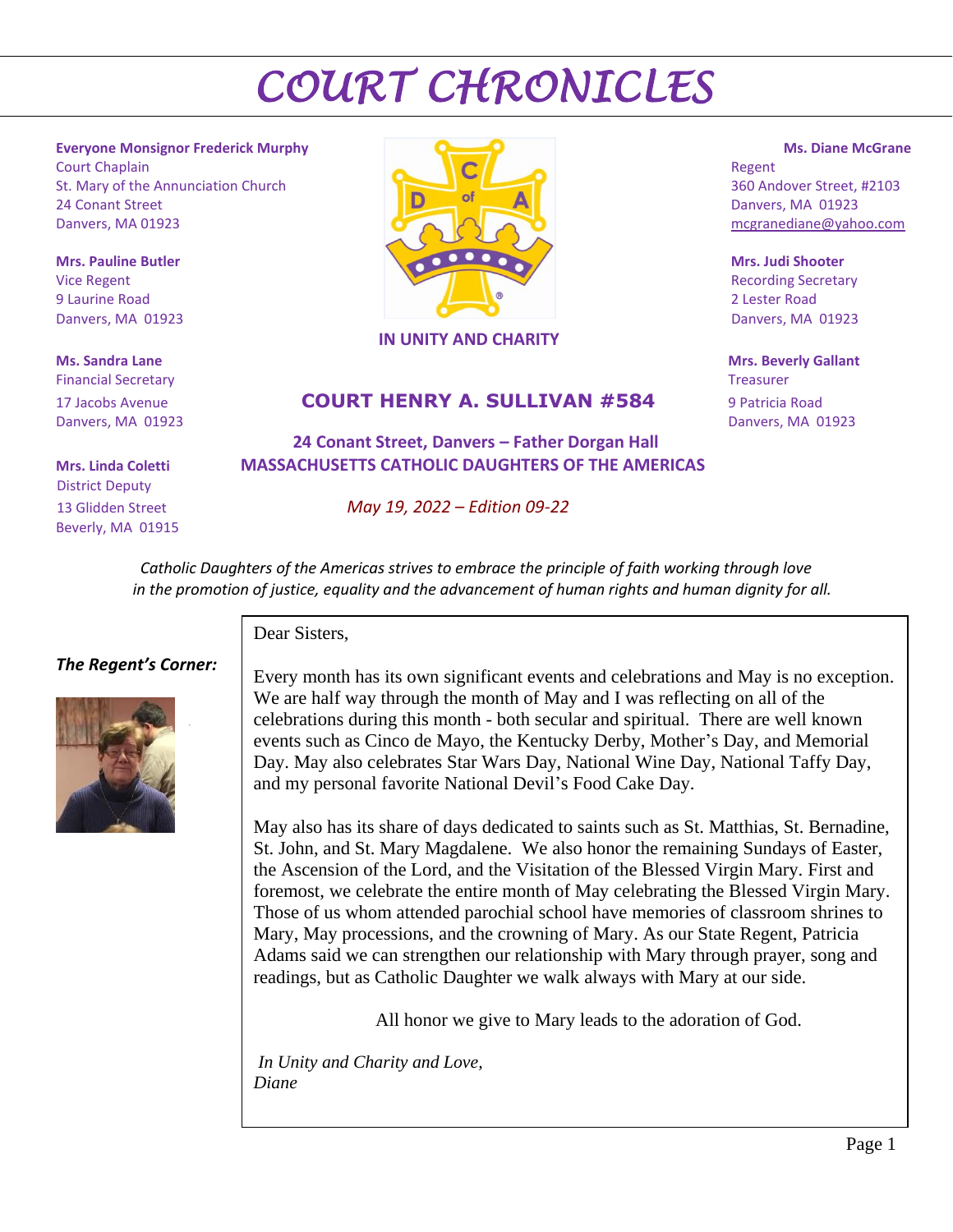### *Court News:*

• At our April meeting we viewed the items that our First Responder Appreciation Project committee purchased to date for our upcoming presentations to the Fire and Police Departments. A date will be set to give these items to the First Responders once all items are available (still waiting for bears to arrive).





- The Nominating Committee Dot Sabol, Maura Saldarini, Janet Koza presented the Slate of Officers for 2022-2024. Thank you, ladies! The following Slate of Officers were presented:
	- o Regent Judi Shooter
	- o Vice Regent Pauline Butler
	- o Recording Secretary Janet Koza
		- Note: per protocol, Janet stepped down from the Nominating Committee to run for office
	- o Financial Secretary Diane McGrane
	- o Treasurer Ann Skahan
- We will be voting on our Slate at the May meeting. Please consider running from the floor if you hear God's call. All positions are open until elections are final.
- After our April business meeting, we had our annual BINGO tournament to raise funds for The Smile Train. The Smile Train is an organization that provides free surgery to children who suffer from cleft lip and cleft palate. Thank you to our caller, Kate Ambrose, for making sure we kept up with the numbers called. A fun time was held by all!





• On April 24th our court celebrated its 100th Anniversary by participating in St. Mary of the Annunciation Church's 10AM Mass. State and Court Officers processed into the church, led by Flag Bearer Mary Ann Zuber and Banner Bearer Ann Skahan. The first reading was done by State Regent Patricia Adams, the second reading was done by Regent Diane McGrane while Anne Farmer, accompanied by Pastoral Associate Ken Meltz on piano, led the choir in beautiful music.





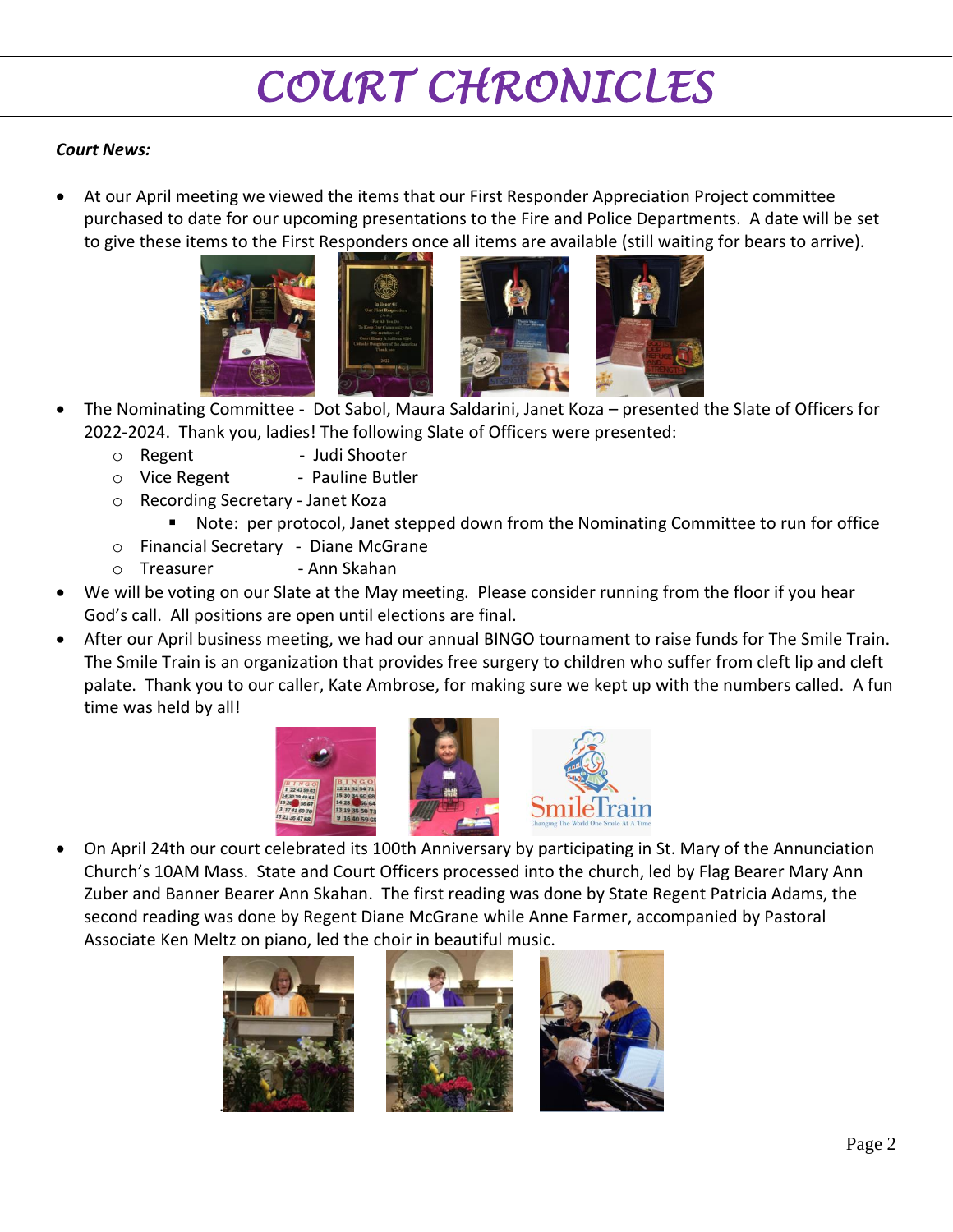We were blessed to have Monsignor Murphy and Deacon John Koza officiate at the Mass.



• A group picture of all who participated in the ceremonial was taken before heading out to the luncheon.



*Back row: State Secretary Jenn Pacheo, State Treasurer Alicia Baer*  $M$ iddle row: District Deputy Linda Coletti, 2<sup>nd</sup> Vice State Regent Carol Ghiloni, State Regent Patricia Adams. *Front row: Banner Bearer Ann Skahan, Court Secretary Judi Shooter, Vice Regent Pauline Butler, Regent Diane McGrane, Treasurer Beverly Gallant, Financial Secretary Sandra Lane, Flag Bearer Mary Ann Zuber.*

Our 100<sup>th</sup> celebration continued after Mass with a luncheon held at The Danversport where we celebrated our 100 years of sisterhood.



• Regent Diane McGrane offered her welcome to our guests and introduced the head table. Monsignor Murphy gave the blessings prior to lunch. This was followed by a moving Court Tribute video produced by Vice Regent Pauline Butler.

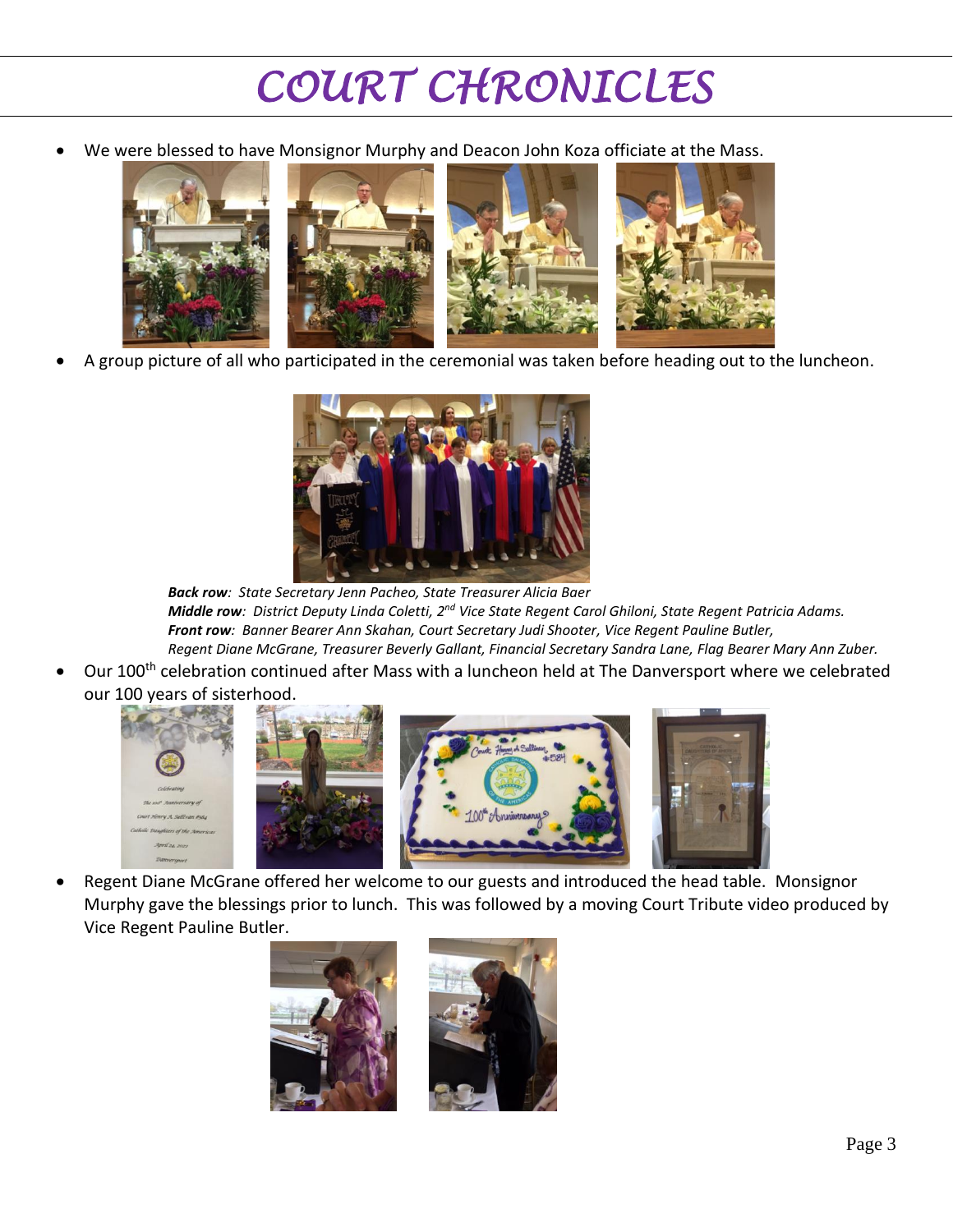• Greetings from the National and State Board was given by State Regent Patricia Adams followed by a presentation of the 100<sup>th</sup> Anniversary plaque and certificate which was given to Regent Diane. District Deputy Linda read the greetings from National and notes and good wishes from courts and members not able to attend. This was followed by a presentation by State Representative Sally Kerans of the 100<sup>th</sup> anniversary state resolution. Diane presented a gift to Representative Sally to thank her for attending the celebration.



• A court history was presented by Court Secretary Judi Shooter followed by a history of Reverend Henry A. Sullivan by Vice Regent Pauline Butler. Judi also presented gifts on behalf of Regent Diane and the court to State Regent Patricia and District Deputy Linda.



• The celebration was well attended by court members and members from sister courts Court Maplewood #510, Court St Clementine #821, Court Sacred Hearts #864.





Regent Diane offered closing remarks and thanks to close out the wonderful day.

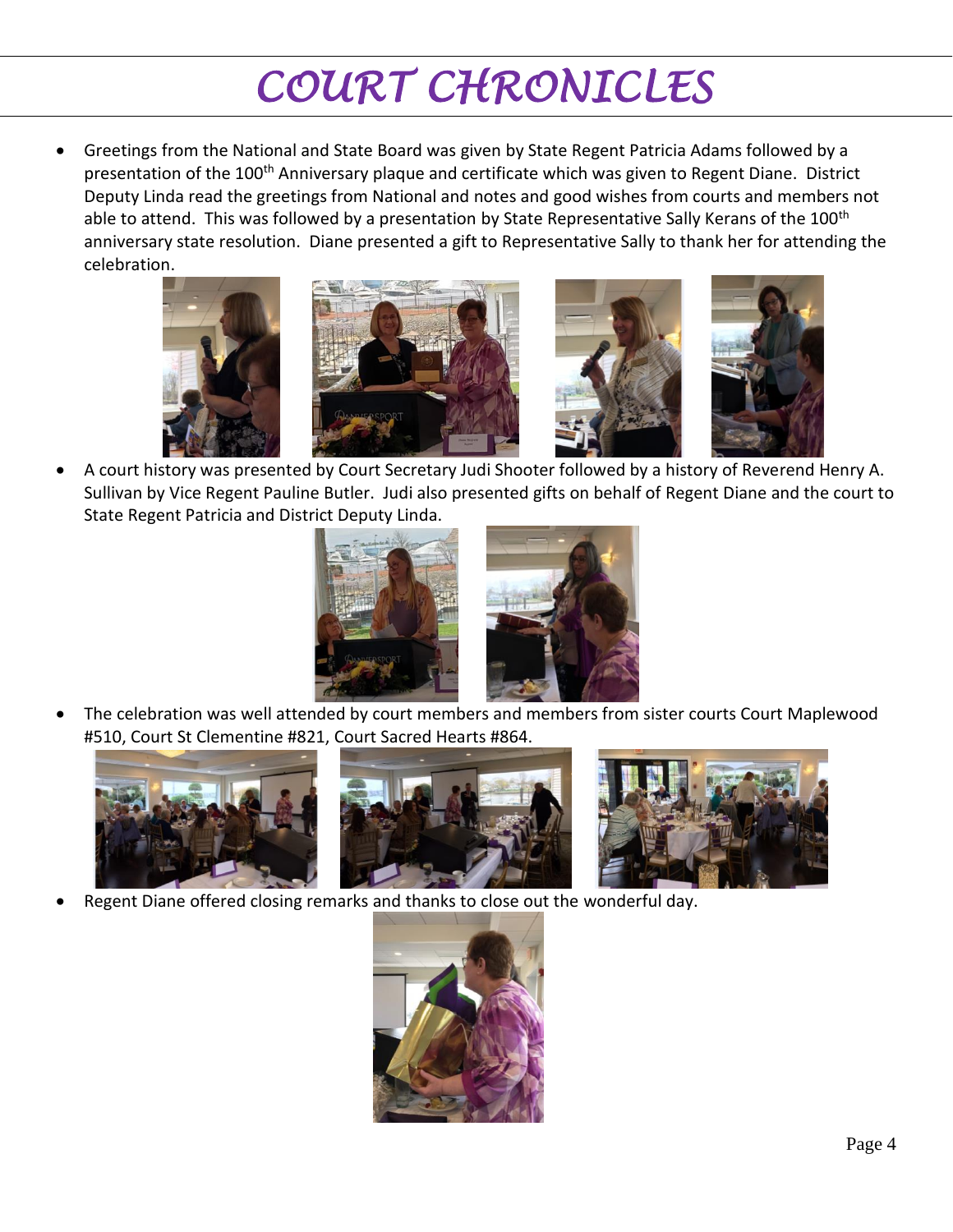• All guests went home with a special gift to remember the day. A group effort of Pauline finding the clocks, Judi purchasing and making the  $100<sup>th</sup>$  anniversary insert, Judi's husband Martin cutting the inserts and putting them in the windows after removing the four little screws on each side, and Pauline wrapping them beautifully in purple wrapping paper and adorning each box with a gold bow and a 100<sup>th</sup> anniversary CDA sticker.



• We have winners for the May final GAMBIT drawing!!! Congratulations to our court for winning \$15. And the BIG winner is…… Dot Sabol! Dot won the top prize of \$150. Congratulations Dot!!!



Any member birthdays in May? Happy Birthday!!! Hope your day is/was all that you hoped for!!!

### **Business Meeting Calendar 2021-2022**

| May 19 <sup>th</sup>  | Business Meeting / Baby Shower for Pregnancy Care Center |
|-----------------------|----------------------------------------------------------|
|                       | <b>Speaker: Danvers Historical Society</b>               |
|                       | Hostesses: Maura Saldarini, Claire Nichols, Cecile Fanti |
| June 16 <sup>th</sup> | Business Meeting / Ice Cream Social                      |
|                       | Hostesses: officers /volunteers                          |
|                       |                                                          |

#### *State News:*



As Catholics, we dedicate the whole month of May to honoring our Blessed Mother, the Virgin Mary. Let us plan to spend some time focusing on nurturing our relationship with her each day of the month of May – create a prayer corner with a statue, picture, or icon of Mary, pray the Rosary and other Marian prayers, sing Marian songs (my favorite is *Hail Mary, Gentle Woman*), learn more deeply about Mary's role in the Church through books or articles, and reflect on how we might imitate her virtues in our own lives.

*State Regent, Pat Adams*

#### *National News:*



Once again, we are approaching the summer months. With the right mindset, summer can be a time of rest and relaxation. However, we know that everyone is busier than ever during the summer months. Regardless as to how busy we may find ourselves, there is no better way to stay connected than to plan activities everyone can take part in. Now is the perfect time to come together and take inventory of a few summer activities that can be shared among CDA members. When planning, take into consideration families, friends and even those in the neighborhood. Think of it as a time to reconnect with those you have not seen in a long time.

*Essie Walker, National Supervisor*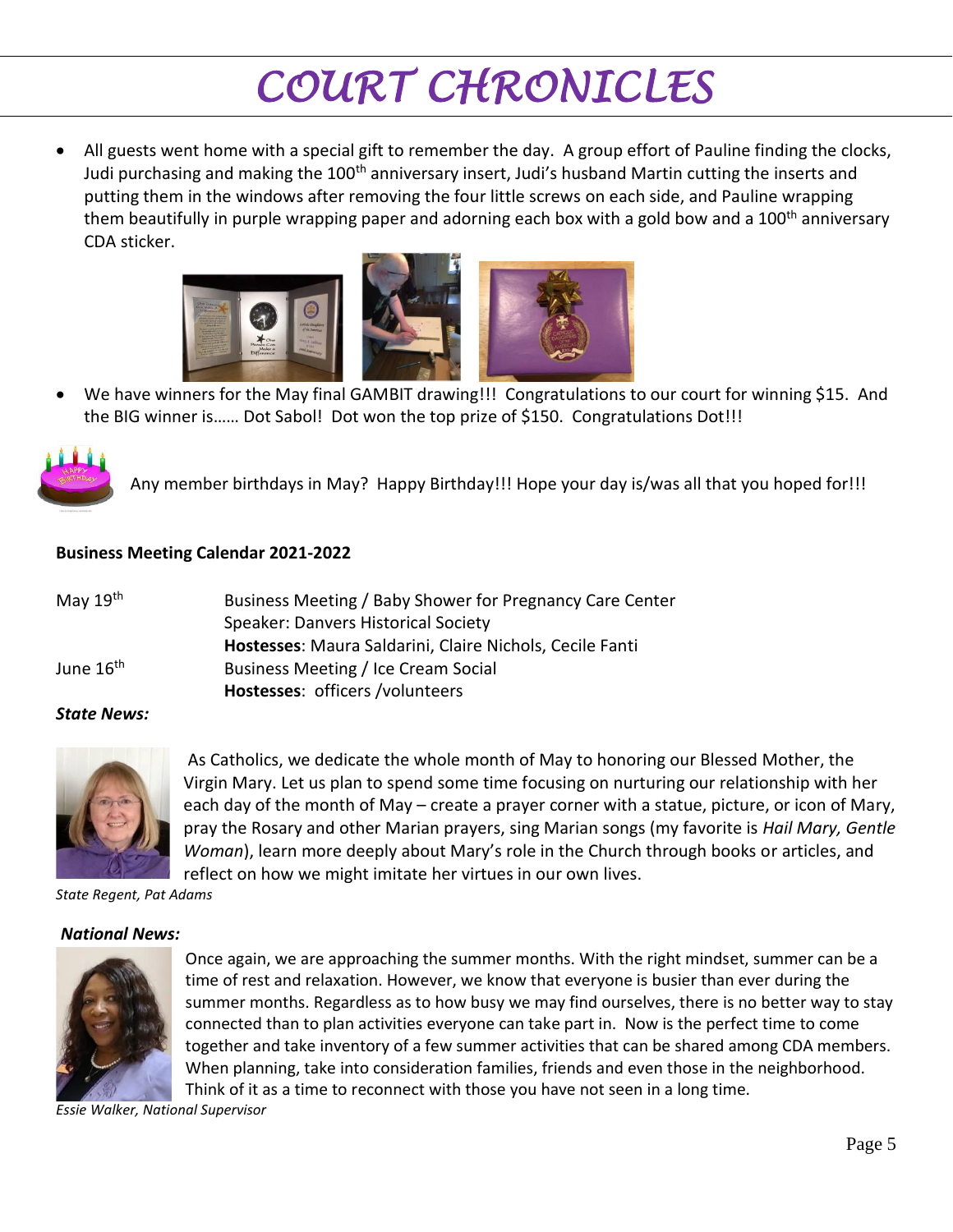

*Did you know??*

- May 8th **Mother's Day** is celebrated on the second Sunday in May meaning the actual date changes each year. It is one of the most popular church-going holidays, ranking third just after Easter and Christmas. President Woodrow Wilson made Mother's Day an official holiday in 1914.
- May 30<sup>th</sup> **Memorial Day**, is about honoring the fallen soldiers who paid the ultimate sacrifice for their country. For some, it can be difficult to find the right words to honor those who lost their lives for our freedom. Here are some quotes to consider:
	- o "*Heroism is not only in the man, but in the occasion."* Calvin Coolidge
	- o *"Those who have long enjoyed such privileges as we enjoy forget in time that men have died to win them."* Franklin D. Roosevelt
	- o *"Ceremonies are important. But our gratitude has to be more than visits to the troops and once-ayear Memorial Day ceremonies. We honor the dead best by treating the living well."* Jennifer M. Granholm
	- o *"In the End, we will remember not the words of our enemies, but the silence of our friends."* Martin Luther King Jr.
	- o *"Our flag does not fly because the wind moves it. It flies with the last breath of each soldier who died protecting it."* Unknown







*Supporting our sisterhood in Unity & Charity*

- Pray for all the souls in Purgatory who have no one to pray for them.
- Pray for all our family members and friends fighting cancer or other chronic illnesses.
- Let's remember all of our CDA sisters and loved ones who have passed.
- Remember those that are homeless and alone.